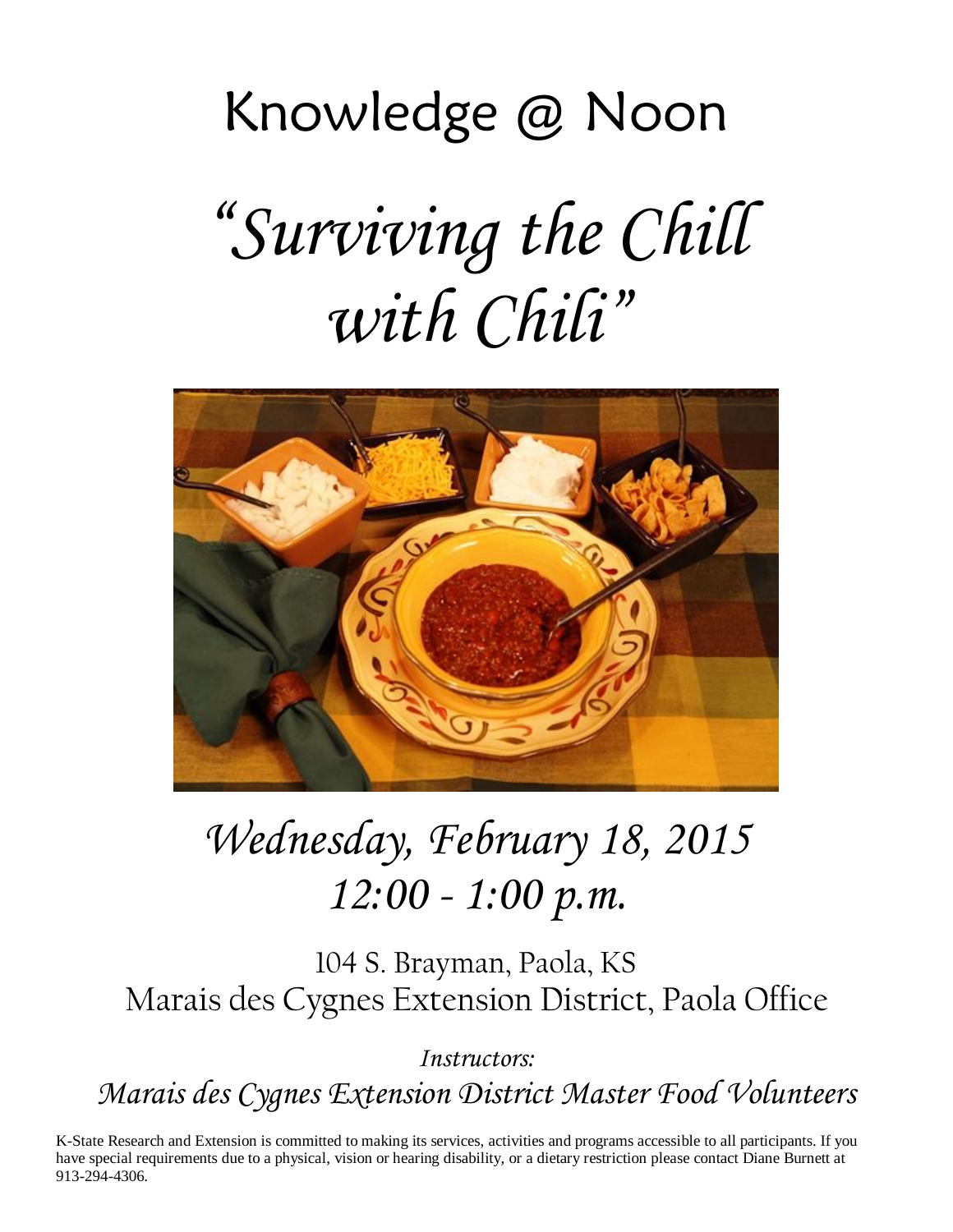# **What to do with left over chili so you don't feel like you have to have chili week!**

Freeze it

Share it. Package some up and give to a friend or neighbor.

Fritos & Chili – Spoon hot chili over Fritos. Individual bags of Fritos work well for this and the kids love it. Eat it right out of the bag

Burritos – Use your favorite tortilla shells, spread refried beans on the shell to keep the chili from soaking through the shell, cover with cheddar cheese and heat in the oven or microwave.

Enchiladas – Similar to burritos but fill the shells with chili and sprinkle the cheese on top and add some finely chopped onions.

Taco Salad – Use tortilla bowls and layer with, refried beans, chili, shredded lettuce, grated cheese, jalapenos, sliced black olives and sour cream.

Make a dip. Get creative but just plain chili and shredded cheese is a good start. Heat until the cheese is melted and the chili is warm. Serve with tortilla chips for dipping.

Smothered French Fries – Serve French fries with hot chili on top and shredded cheddar cheese.

Pizza – Spread chili over pizza crust, sprinkle with grated cheddar cheese, chopped onion and black olives and bake as you would any pizza.

Chili Dogs – Hot dog buns, hotdogs, chili, chopped onion, grated cheddar cheese.

Sloppy Joes – Serve heated chili on hamburger buns.

Stuffed Peppers – Just add rice and cheese to the chili, stuff a pepper and bake.

Chili Lasagna – Use your favorite lasagna recipe but use chili instead of the tomato sauce filling. You can use tortillas or noodles.

Chili Spaghetti – Thin chili with broth or tomato sauce and serve over spaghetti.

Nachos – Layer; Tortilla chips, chili, shredded cheese, black olives and jalapenos.

Chili Dog Casserole – See recipe in this handout.

Chili Cheese Burgers – Grill hamburgers, spread warmed chili over top and a slice of your favorite cheese and serve on hamburger buns.

Slingers – Scramble eggs and top with warmed chili and grated cheddar cheese.

Breakfast Burritos – Scramble eggs to the doneness you like and put 2 to 3 tablespoons in a burrito shell. Top with leftover chili and sprinkle with grated cheddar cheese. Wrap the shell burrito style. Warm in microwave or oven until cheese is melted. These also can be wrapped in foil, placed in a zip type freezer bag and frozen for use later.

Baked Potato – Top a baked potato with warmed chili, grated cheddar cheese, sour cream and chopped onion.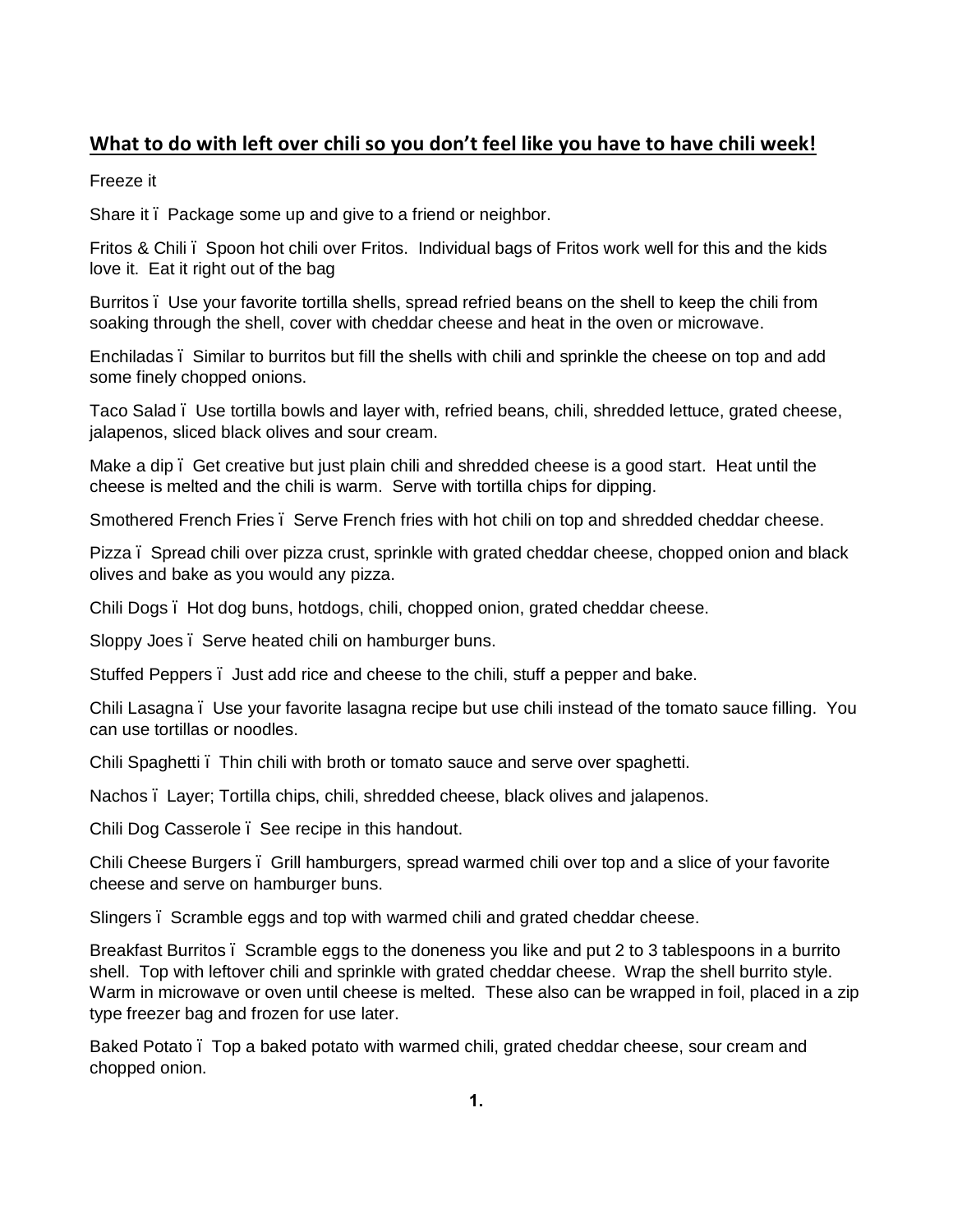#### **More Ways to use leftover Chili!**

Serve over warm cornbread. Breakfast Casserole w/ chili, potatoes, and cheese. Serve over steamed broccoli and cover with chili and melted cheese. Crock Pot Stuffed Bell Peppers Mexican Corn Pizza Tamale Casserole Eat a big bowl first......Duh! haha

# **Crock Pot Stuffed Bell Peppers**

6 medium red bell peppers 2 cups chili 1 cup cooked rice 1 cup Monterey jack cheese, shredded 15 oz. can diced tomatoes w/ green chilies Sour cream for serving Instructions: 1) Remove tops, membranes and seeds from peppers. 2) Stir together cooked rice, chili and 1/2 of the cheese. 3) Spoon mixture into peppers.

- 4) Pour diced tomatoes and juice into 6 quart crock pot.
- 5) Place stuffed peppers filled side up into crock pot.
- 6) Cover and cook on low for 5 hours.
- 7) Scoop out peppers to serving plate, spoon tomato sauce over peppers and top with remaining cheese.
- 8) Serve with sour cream.

#### **Tamale Casserole**

2 (15 oz.) cans tamales

2-3 cups chili

Your choice of cheddar cheese or cream cheese or both.

1 cup chopped green onion

2 cups crushed Corn Chips

Sour Cream for serving.

1) Open tamales and remove paper and place in 9 x 12 inch casserole dish.

2) Cut up cream cheese (which I like best) and scatter around and on top of tamales.

3) Add chopped green onions, cover with chili, then top with cheddar cheese.

4) Sprinkle with crushed corn chips or French Fried Onions.

5) Lightly cover with foil.

6) Bake @ 350° for about 20 minutes or until bubbly. Uncover for the last 3-5 minutes.

7) Serve with sour cream.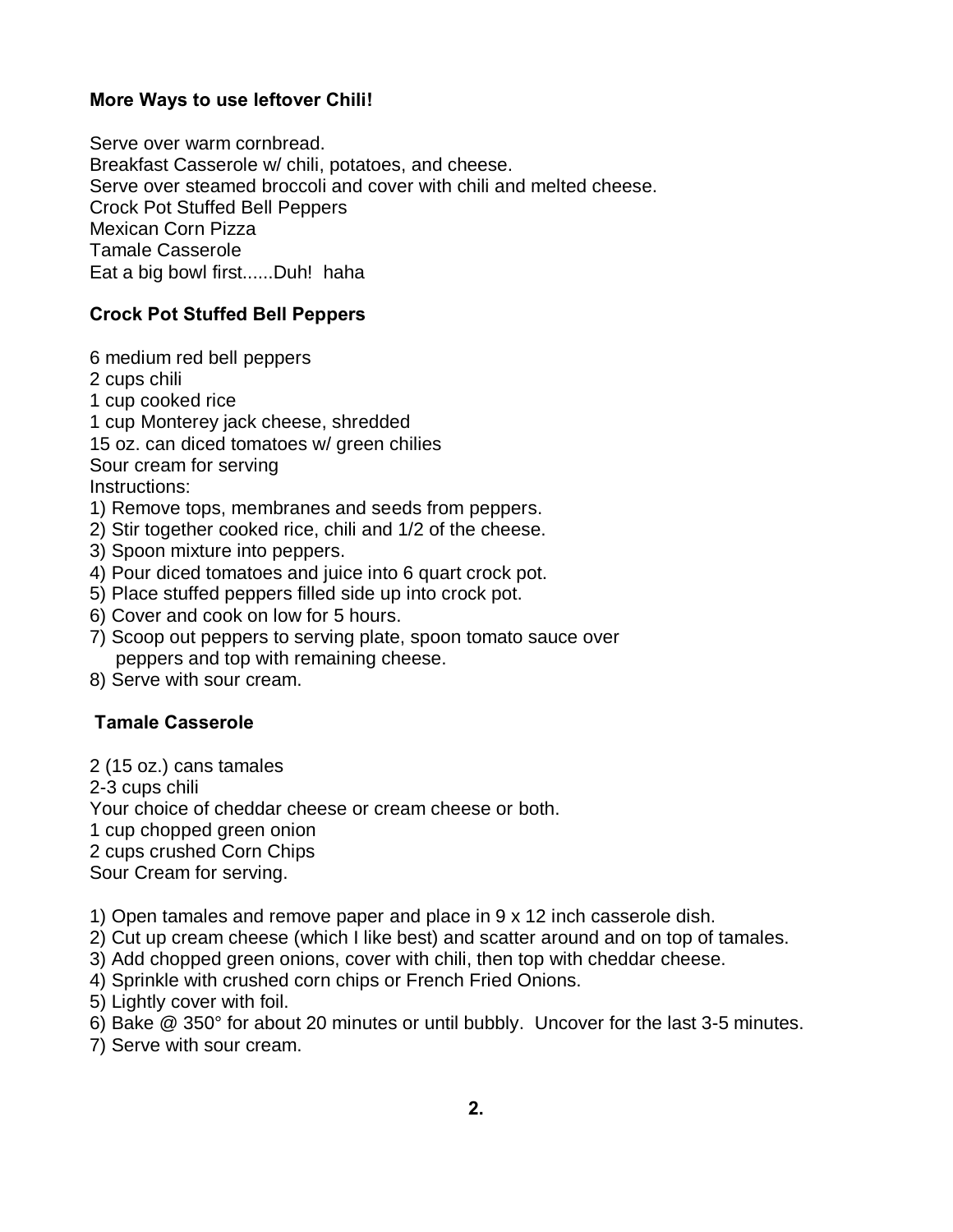#### **Mexican Corn Pizza**

1 package Jiffy corn muffin mix 1/4 cup flour 1 egg 1/4 cup milk 2 Tablespoons chili powder 2 cups chili (with or without beans) 2 cups shredded cheddar cheese Instructions: 1) Preheat oven to 400°. 2) Combine corn muffin mix, flour, egg, milk and chili powder together, blending well. 3) Using floured hands or back of floured spoon, press evenly onto bottom of prepared pizza pan.

4) Spread chili over crust and sprinkle with cheese.

5) Bake for 15 to 20 minutes.

6) Let set a few minutes and then cut into squares and garnish with sour cream.

#### **Chili Cheese Dip**

2 cups Chili 1 8 oz. package Cream Cheese ¼ cup finely chopped green onion ½ cup cheddar cheese

Heat chili and stir in cream cheese until melted. Add chopped onion and put in a glass pie plate. Cover with cheddar cheese and microwave for 1 minute. Serve with chips for dipping.

#### **Chili Dog Casserole**

10 boiled hot dogs (sliced into bite sized pieces) 1 medium onion – chopped 2 cans of your favorite chili or 4 cups left over chili 1 package sharp grated cheddar cheese Hot Dog Buns

Boil 10 hotdogs until done and slice into bite sized pieces. Mix together sliced hot dogs, chopped onion and chili and place in a casserole dish or 9 X 13 baking dish. Sprinkle grated cheese over top. Bake at 350° for 30 to 40 minutes until chili is hot and cheese is melted. Spoon into hot dog buns.

You can put this in a foil pan covered with aluminum foil and heat on the grill.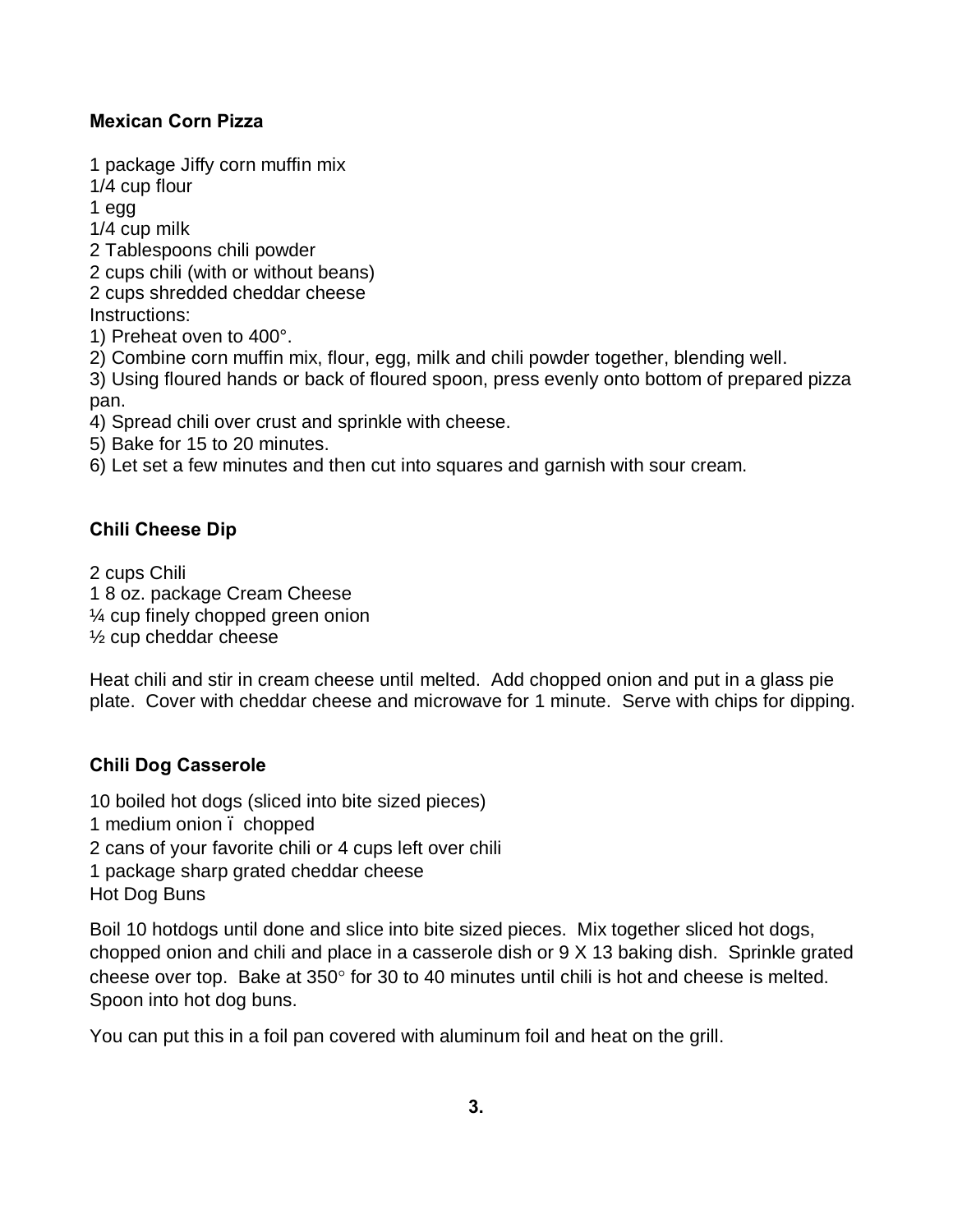#### **White Chili**

One stewed chicken, deboned (We like the dark meat so I use a whole chicken) or 4 cups cooked chicken breasts 1 large onion, chopped 2 Tablespoons garlic 1 Tablespoon oil 1/2 teaspoon oregano 1/4 teaspoon ground cloves 4 - 6 cups chicken broth 2 (16oz.) cans Cannellini beans 2 (4oz.) cans chopped green chilies 1 cup sour cream 1/2 cup heavy cream Salt and pepper to taste

Sauté onion and garlic in oil for about 5 minutes or until onion is clear. Add green chilies, oregano, cloves and mix well. Add the broth, chicken and beans. Simmer for at least one hour. Remove from heat and add sour cream and heavy cream. Serve immediately. \*Yields 8 servings.

#### **Bean-Less Chili**

| 2 pounds ground beef                        | $\frac{1}{4}$ cup chili powder (or less for milder chili) |
|---------------------------------------------|-----------------------------------------------------------|
| 1 quart tomato juice                        | 1 teaspoon cumin                                          |
| 2 cans hominy                               | $\frac{1}{2}$ teaspoon garlic powder                      |
| <b>OR</b> 2 cans whole kernel corn, drained | 1 teaspoon salt                                           |
| 1 1/ <sub>2</sub> cups diced onion          | $\frac{1}{2}$ teaspoon pepper                             |
| 1/4 cup diced green pepper                  | $\frac{1}{2}$ teaspoon dried oregano                      |
| $\frac{1}{2}$ cup diced celery              | 1/8 teaspoon cayenne pepper                               |

Brown beef and drain off fat. Put beef and rest of ingredients in large pot and simmer for 1 to 1/2 hours, stirring occasionally.

Note: If preferred, add 2 cans red beans in place of hominy or corn. *Recipe submitted by Mary Ann Maisch, MFV*

#### **No Bean Chili**

| 2 pounds Ground Beef | 2 cans Tomato Sauce                                 |
|----------------------|-----------------------------------------------------|
| 2 cans Rotel         | 1 pkg. Williams Chili Seasoning (for 2 pounds meat) |

Brown ground beef. Mix in the rest of the ingredients. Simmer (the longer the better). Resist the temptation to add beans!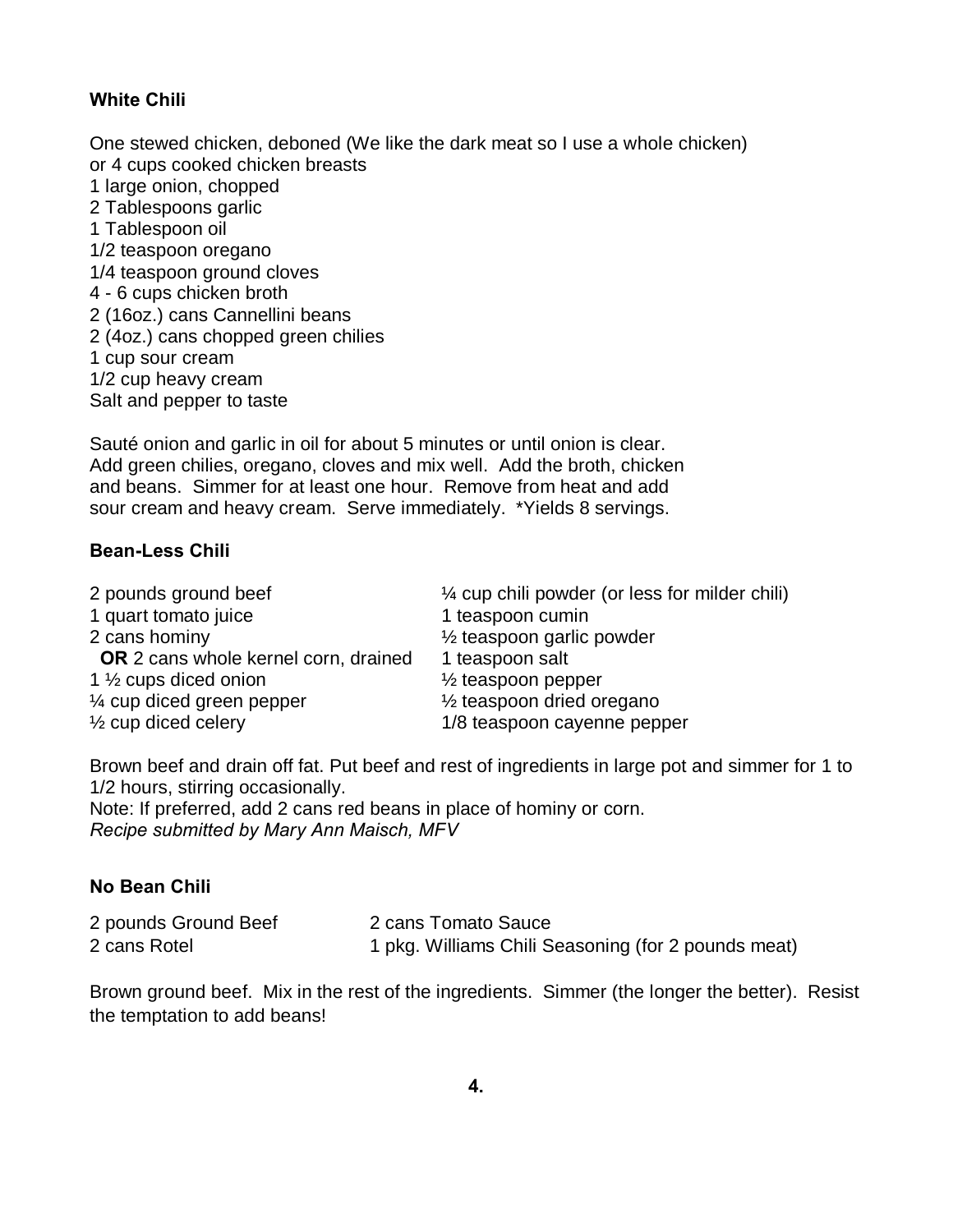**Hearty Meatless Chili (**Greatchilirecipes.net**)**

1 package dry onion soup mix 1 cup lentils 4 cups water 1 celery rib, chopped 1 (15.5 ounce) can garbanzo beans 1 Tablespoon chili powder 1 (15.5 ounce) can kidney beans 2 teaspoons ground cumin 1 (14.5 ounce) can whole tomatoes, chopped 1 garlic clove, finely chopped ¼ teaspoon red pepper flakes

In large saucepan combine dry onion soup mix, water, garbanzo beans, kidney beans, chopped whole tomatoes, lentils, chopped celery rib, chili powder, cumin, chopped garlic clove and red pepper flakes. Bring to a boil, then simmer covered, stirring occasionally for 20 minutes. Remove the cover and simmer stirring occasionally for an additional 30 minutes or until the liquid is almost absorbed and the lentils are tender.

Makes 6 servings.

# **Mom's Tailgate Chili**

- 
- 1 package Original Williams Chili Seasoning (for 2 lbs) 2 cans hot chili beans
- 1 package Chipotle Williams Chili Seasoning (for 2 lbs) 2 cans Italian diced tomatoes
- 1 large onion coarsely chopped

Brown ground beef in large skillet with the chopped onion. Put beans, tomatoes and season packets in a large pot and stir all together. Add meat and onions to the pot when the meat is browned. Cook until starts to bubble. Reduce heat to low, cover and simmer stirring occasionally for an hour to an hour and a half.

# **White Turkey Chili** (6 servings)

2 cans (15 oz.) white kidney or cannellini beans, rinsed and drained

- 1 can (10 3/4 oz.) reduced fat and sodium condensed cream of chicken soup
- 2 cups cubed cooked turkey breast
- 1 ½ cups fat-free milk
- 1 can (4 oz.) chopped green chilies, drained
- 1 Tablespoon minced fresh cilantro
- 1 Tablespoon dried minced onion
- 1 teaspoon garlic powder
- 1 teaspoon ground cumin
- 1 teaspoon dried oregano
- 6 Tablespoons low fat sour cream

In a large saucepan combine all ingredients except sour cream; bring to a boil, stirring occasionally. Reduce heat and simmer, covered, 25-30 minutes or until heated through. Top each serving with 1 Tbsp. sour cream.

Per Serving: 250 calories. 2 gram fat, 510 mg sodium, 31 gram carbohydrates, 23 gram protein.

- 4 pounds ground beef 2 cans mild chili beans
	-
	-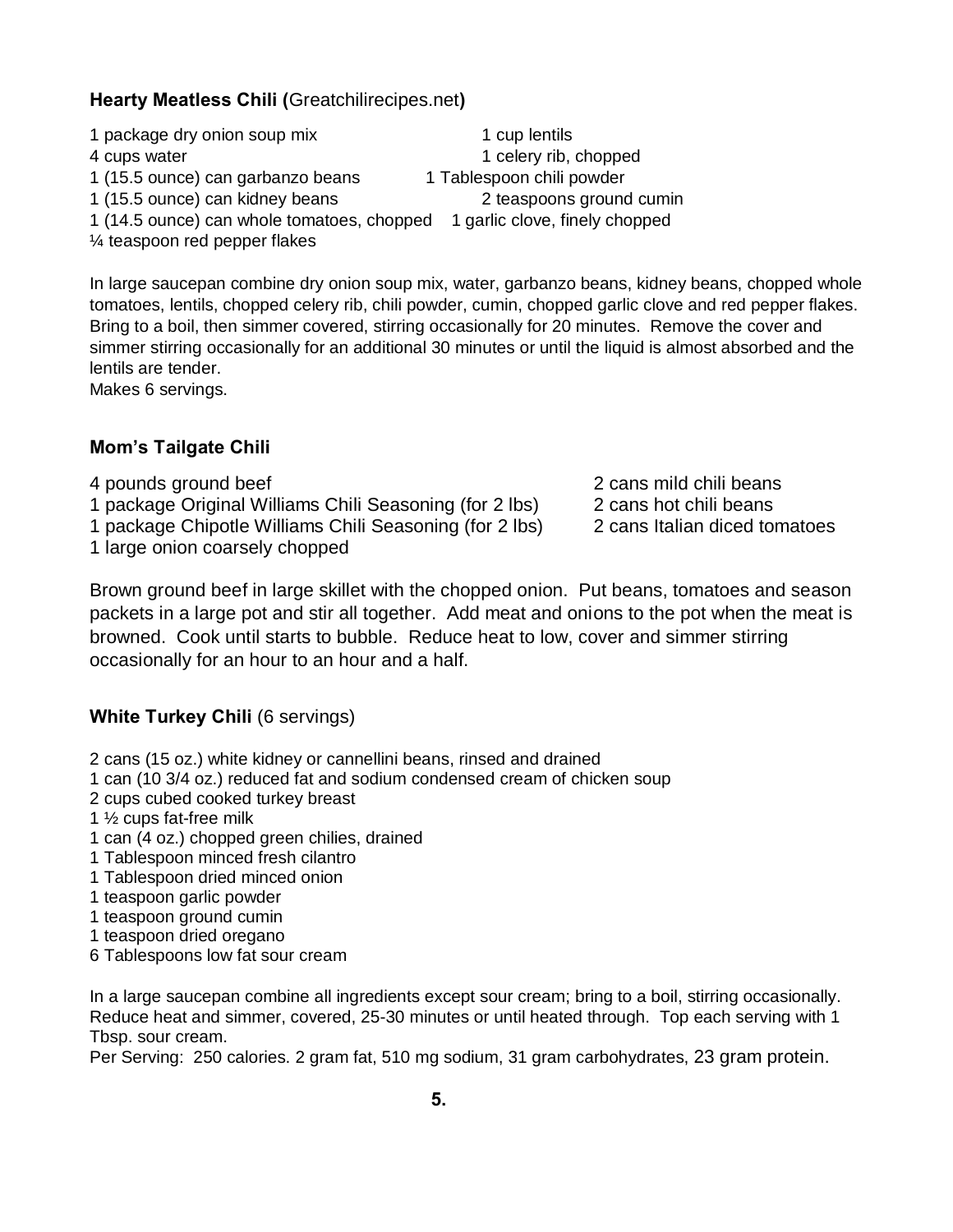#### **Slow Cooker Pork Chili** Serves: 6 | Serving Size: 1 % cups

2 pounds boneless pork butt, roast, or shoulder

1 cup bell pepper, diced (1 medium pepper)

- 1 cup onion, diced (1 medium onion)
- 1 ½ cups salsa
- 1 can (15 ounces) low-sodium pinto beans
- 1 can (14.5 ounces) low-sodium diced tomatoes

#### *Directions:*

- 1. Trim visible fat from the pork. Cut into 2 inch chunks. Place in slow cooker.
- 2. Add pepper, onion, and salsa.
- 3. Cook on a low setting for 6 hours or a high setting for 3 hours.
- 4. Pull the meat apart into shreds with a fork. (You should have about 4 cups.)

5. Put half (2 cups) of the shredded pork in the refrigerator or freezer. Freeze pork if it will not be used within 4 days.

- 6. Return the rest of the pork to the slow cooker. Add pinto beans and diced tomatoes.
- 7. Cook another 30 minutes until hot.

Tips: -Pork chops, boneless pork rib, or pork loin can be used.

- -Trim fat from pork with a clean knife on a clean cutting board.
- -This recipe freezes well.
- -Other beans can be used.

*Recipe from Spend Smart. Eat Smart*

#### **Black Bean-Tomato Chili** (6 Servings) (2 ¼ quart)

- 2 Tablespoon olive oil
- 1 large onion, chopped
- 1 medium green pepper, chopped
- 3 cloves garlic, minced
- 1 teaspoon ground cinnamon
- 1 teaspoon ground cumin
- 1 teaspoon chili powder
- ¼ teaspoon pepper
- 3 cans (14 ½ oz. each) diced tomatoes, undrained
- 2 cans (15 oz. each) black beans, rinsed and drained
- 1 cup orange juice

In a Dutch oven, heat oil over medium-high heat. Add onion and green pepper; cook and stir 8-10 minutes or until tender. Add garlic, cinnamon, cumin, chili powder and pepper; cook 1 minute. Stir in tomatoes, black beans and orange juice; bring to a boil. Reduce heat and simmer, covered 20- 25 minutes, stirring occasionally.

PER SERVING: 232 CALORIES, 5 GRAM FAT, 608 MG SODIUM, 39 GRAM CARBOHYDRATES, 24 GRAM PROTEIN.

Recipe from Taste of Home, November 2014..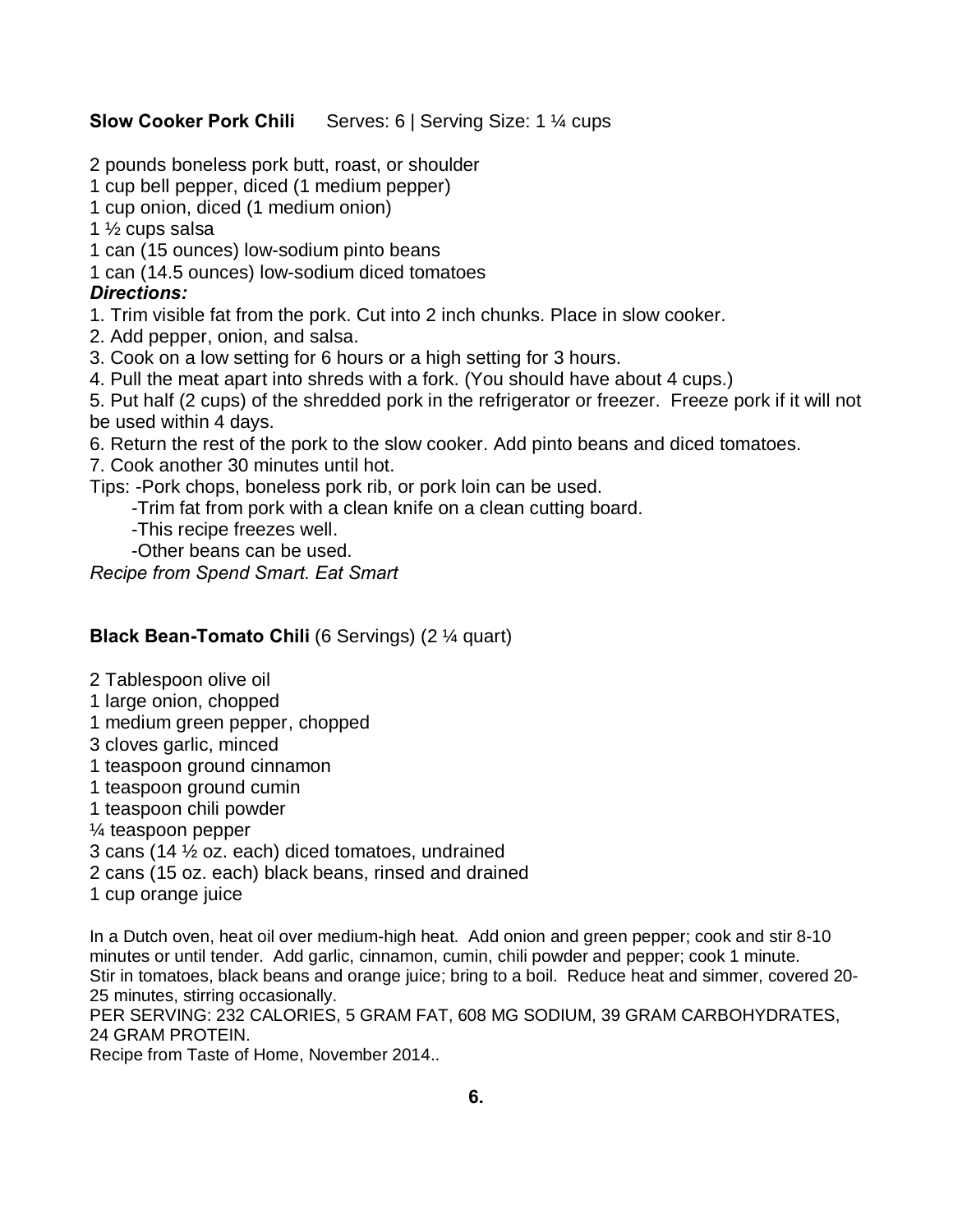# **Apple Corn Chili**

#### **Prep time:** 45 minutes **Makes:** 4 Servings

This quick-fixing chili, with a base of sautéed, pureed red apples and yellow corn, is so thick and flavorful that you'd never know its low in fat and sodium. We feature it with chicken, but it can be made vegetarian by omitting the chicken and bouillon and substituting water for vegetable stock.

# **Ingredients**

2 Tablespoons olive oil (divided)

8 ounces boneless, skinless chicken breast (cut to 1/2" cubes)

1 medium onion (chopped)

2 cloves garlic (minced)

15 ounces can yellow corn (no-salt-added, drained)

2 red apples, such as Braeburn, Empire, or Fuji (chopped, skin on)

1/2 Tablespoon ground cumin

1/8 teaspoon cayenne pepper (if desired)

15 ounces can black beans (no-salt-added, drained and rinsed)

4 1/2 ounces can diced green chilies (drained)

2 teaspoons chicken bouillon (sodium-free)

2 cups water

# **For Topping:**

1/4 cup sour cream (reduced-fat)

1/4 cup fresh, chopped cilantro (if desired)

# **Directions**

1. In a stockpot, heat 1 tbsp. olive oil; add chicken and brown (about 5 minutes). Remove chicken from pan.

2. Heat remaining olive oil in same pot; add onions and garlic and sauté until soft.

3. Add corn and sauté until golden brown. Add apple, cumin, and cayenne pepper (if desired); cook about 3-4 minutes. Let cool about 5 minutes.

4. Set aside about 1 cup of mixture. Purée remainder in food processor or blender, adding a portion of water, if needed, and return to pot.

5. Add browned chicken, black bean, chilies, bouillon, and water. Bring to boil and simmer about 15 minutes. Chicken should be cooked to 165 ºF.

6. To serve, ladle soup in bowls and top with non-puréed portion of apple corn mixture. **Notes**

Serving Suggestions: Serve with a whole-grain tortilla and an 8 oz glass of fat-free (skim) milk.